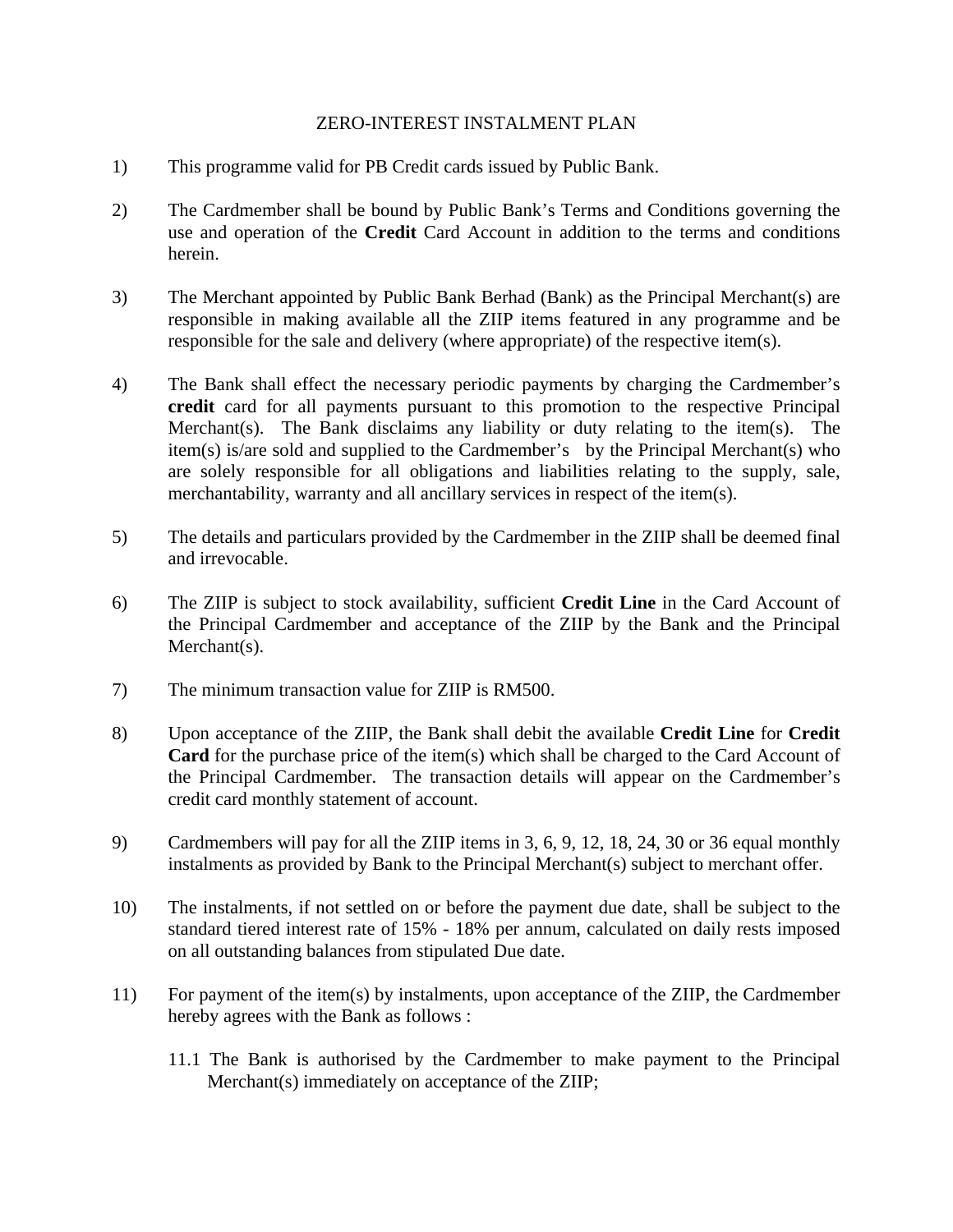- 11.2 Each instalment payment shall be charged monthly by the Bank to the Card Account; and
- 11.3 In the event that the Cardmember's available Credit Line is exceeded when the instalment payable is charged to the Card Account as aforesaid, the Cardmember shall take all necessary actions to regularise the Card Account before next monthly instalment is due. Failing which, all outstanding instalments or balance of monies owing under the arrangement herein shall immediately become due and payable by the Cardmember and shall be charged to the Card Account without further reference to the Cardmember.
- 12) In the event of a default of payment of any monies due under the Credit Card Account or breach of any provisions of the Cardmember Agreement and/or any of the terms and conditions herein by the Cardmember and/or cancellation of the Credit Card Account and/or termination of the Credit Card Account for any reason whatsoever, the Cardmember agrees as follows :
	- 12.1 All outstanding instalments or balance of monies owing under the arrangement herein shall immediately become due and payable by the Cardmember and shall at the absolute discretion of the Bank be charged to the Credit Card Account where upon the terms and conditions in the Cardmember Agreement shall apply to all the said instalments or balance; and
	- 12.2 The Bank reserves the right to terminate the monthly instalment arrangement.
- 13) For delivery, the Cardmember MUST stipulate full details of address and authorised person to confirm receipt of goods and shall be deemed as CONFIRMATION OF ACCEPTANCE. There is strictly no trial period available/extended for the item(s) purchased. The item(s) will not be delivered to addresses bearing a Post Office Box number and/or overseas address.
- 14) The Bank shall not take delivery of the item(s) returned by the Cardmember for any reason whatsoever. The Bank shall further not be responsible for any item(s) that is lost, stolen or damaged.
- 15) The Cardmember is advised to check with the Principal Merchant's on the conditions of the warranty and the warranty period. A Warranty Card is provided with the item(s). The Bank makes no representation or warranty in respect of the item(s) in particular, its merchantability, quality, suitability for use and all ancillary services. For services and repairs, the Cardmember shall contact the Principal Merchant(s).
- 16) For returned parcel, Cardmember will be held liable for the delivery charges should he/she requests to courier and resend the parcel, and thus, the Cardmember undertakes to authorise the Bank to debit the Card Account for the cost of delivery. The Cardmember understands fully that this will be on a best-effort basis and the Cardmembers must accept the item(s) in whatever conditions and absolve the Bank from all responsibilities should the item(s) be damaged in the delivery processes. No replacement item(s) will be allowed under any circumstances or for any reason whatsoever.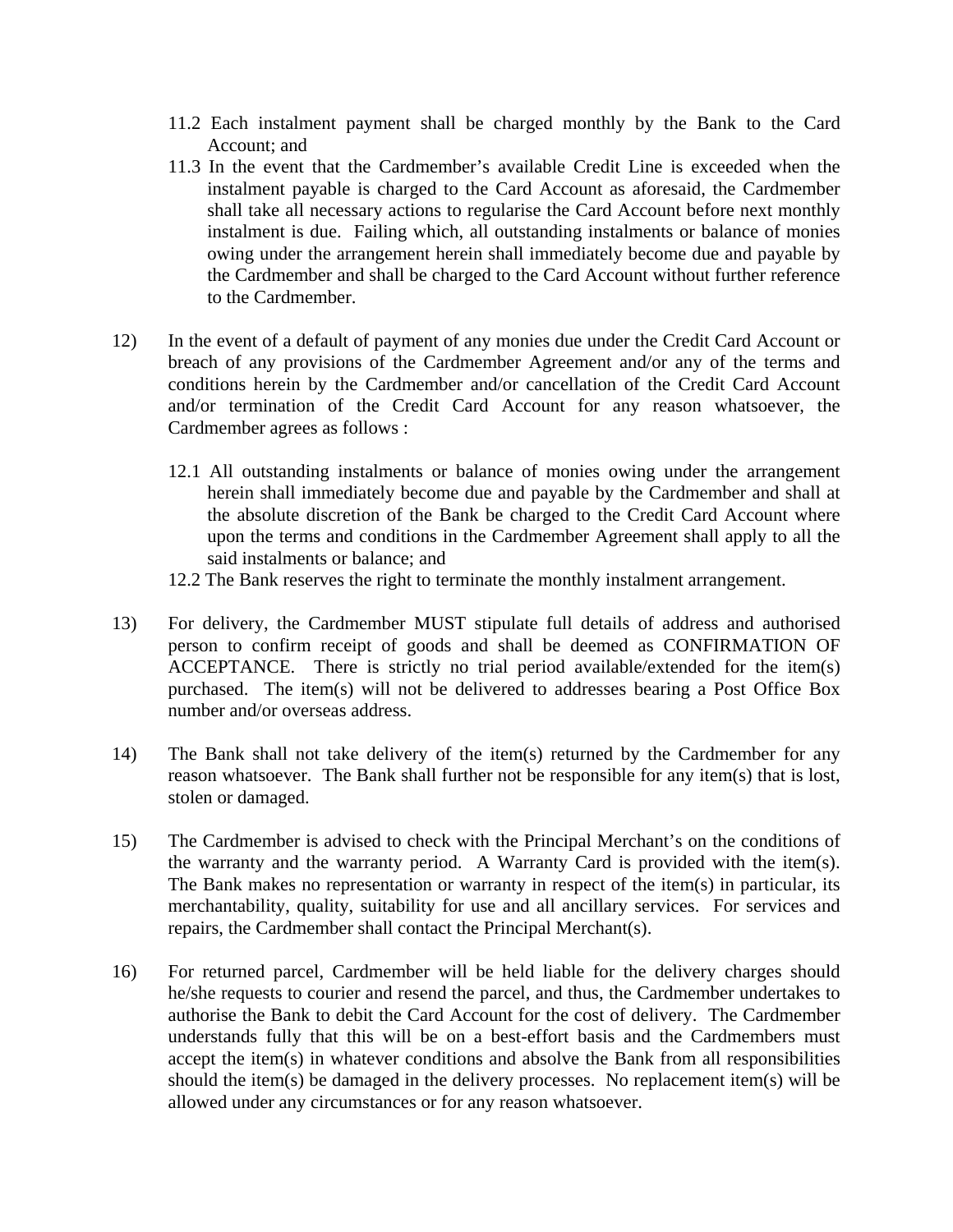- 17) Delivery will be arranged within 3-4 working weeks from the receipt of the ZIIP by the Principal Merchant(s) subject to the availability of stocks.
- 18) The terms and conditions herein are in addition to the terms and conditions in the Cardmember Agreement applicable to the Card Account and in the event of inconsistency between these terms and conditions and the said Agreement, these terms and conditions shall prevail in so far as they apply to the ZIIP and the purchase of the item(s) by the Cardmember.
- 19) The Bank reserves the exclusive rights to change, amend, delete or add on to these Terms and Conditions without prior notice to the Cardmember and the Cardmember agrees to be bound by such amendments.
- 20) Item(s) offered herein are subject to change and/or upgrading of product specifications and price without prior notice.
- 21) If there is a discrepancy between the Bahasa Malaysia and English version of the terms and conditions, the English version shall prevail.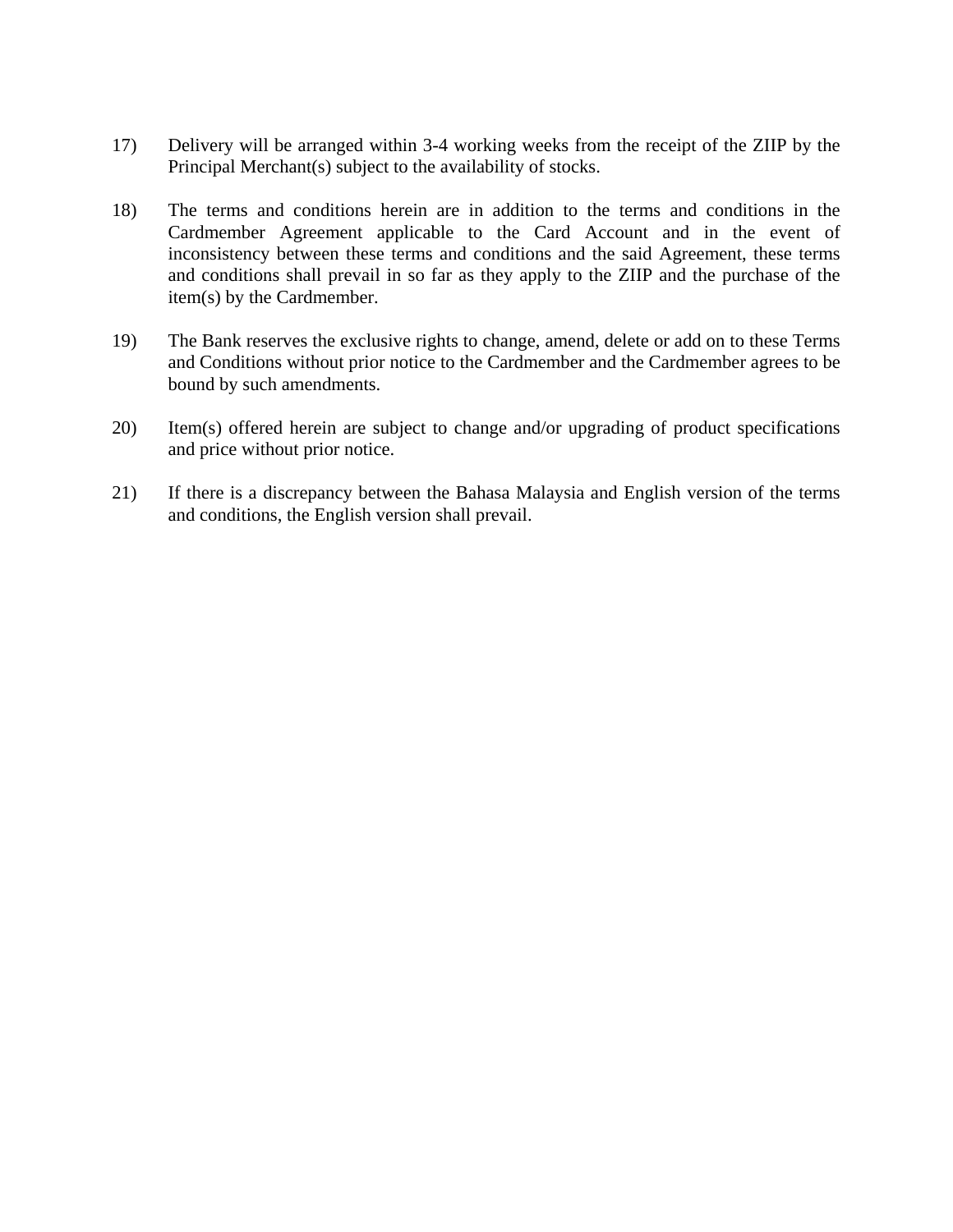## **TRANSLATION**

## PELAN ANSURAN SIFAR FAEDAH

- 1) Program ini sah bagi kad Kredit PB yang dikeluarkan oleh Public Bank.
- 2) Ahli Kad hendaklah terikat dengan Terma dan Syarat Public Bank yang mengawal penggunaan dan pengendalian Akaun Kad Kredit selain terma dan syarat di dalam ini.
- 3) Saudagar yang dilantik oleh Public Bank Berhad (Bank) sebagai Saudagar Utama bertanggungjawab dalam menyediakan semua barang ZIIP yang disediakan dalam mana-mana program dan bertanggungjawab bagi jualan dan penghantaran (mana yang berkenaan) barang-barang berkaitan.
- 4) Bank hendaklah melaksanakan pembayaran berkala yang perlu dengan mengecajkan kepada kad kredit Ahli Kad bagi semua pembayaran mengikut promosi ini kepada Saudagar Utama. Bank menolak apa-apa liabiliti atau tanggungjawab berkaitan dengan barang-barang tersebut. Barang-barang tersebut dijual dan dibekalkan kepada Ahli Kad oleh Saudagar Utama yang bertanggungjawab sepenuhnya ke atas semua obligasi dan liabiliti berkaitan dengan bekalan, jualan, kebolehdagangan, jaminan dan semua perkhidmatan sampingan berkaitan dengan barang-barang tersebut.
- 5) Butir-butir dan maklumat yang diberikan oleh Ah Kad dalam ZIIP hendaklah dianggap muktamad dan tidak boleh dibatalkan.
- 6) ZIIP ini tertakluk kepada terdapatnya stok, Kemudahan Kredit yang mencukupi dalam Akaun Ahli Kad Utama dan penerimaan ZIIP oleh Bank dan Saudagar Utama.
- 7) Nilai urus niaga minimum bagi ZIIP ialah RM500.
- 8) Selepas penerimaan ZIIP, Bank akan mendebit Kemudahan Kredit bagi Kad Kredit yang sedia ada bagi harga belian barang-barang yang akan dicaj ke Akaun Kad Ahli Kad Utama. Butir-butir urus niaga akan dicatatkan dalam penyata akaun bulanan kad Kredit Ahli Kad.
- 9) Ahli Kad akan membayar semua barang ZIIP secara ansuran dalam jumlah yang sama selama 3, 6, 9, 12, 18, 24, 30 atau 36 bulan seperti yang diperuntukkan oleh Bank kepada Saudagar Utama tertakluk pada tawaran oleh saudagar berkenaan.
- 10) Ansuran tersebut, jika tidak dijelaskan pada atau sebelum tarikh pembayaran perlu dibuat, akan tertakluk pada kadar faedah bertingkat biasa sebanyak 15% - 18%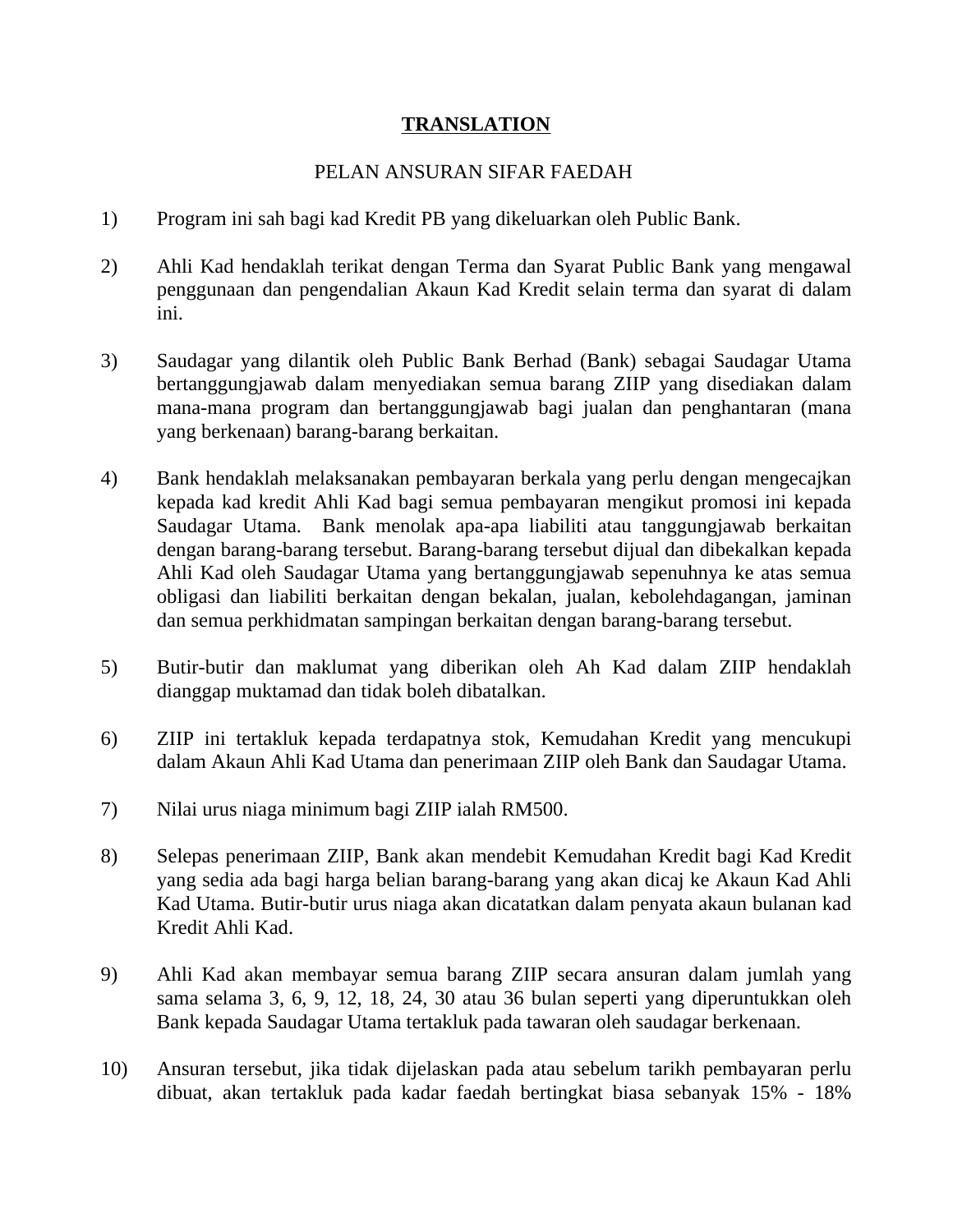setahun, dikira atas baki harian yang dikenakan atas semua baki tertunggak dari tarikh Perlu Dibayar yang ditetapkan.

- 11) Bagi pembayaran barang-barang tersebut secara ansuran, apabila penerimaan ZIIP, Ahli Kad dengan ini bersetuju dengan Bank seperti berikut:
	- 11.1 Bank diberi kuasa oleh Ahli Kad untuk membuat bayaran kepada Saudagar Utama sebaik sahaja ZIIP diterima.
	- 11.2 Setiap bayaran ansuran hendaklah dicajkan secara bulanan oleh Bank kepada Akaun Kad; dan
	- 11.3 Sekiranya Kemudahan Kredit sedia ada Ahli Kad telah melebihi hadnya semasa ansuran yang perlu dibayar dicajkan kepada Akaun Kad seperti yang tersebut di atas, Ahli Kad hendaklah mengambil tindakan yang perlu untuk mengemaskinikan Akaun Kad tersebut sebelum ansuran bulanan yang berikutnya perlu dijelaskan. Sekiranya tidak, semua ansuran yang tertunggak atau baki wang yang terhutang di bawah perjanjian ini akan serta-merta menjadi perlu dibayar oleh Ahli Kad bersetuju dan akan dicajkan kepada Akaun Kad tanpa merujuk lagi kepada Ahli Kad.
- 12) Sekiranya berlaku kemungkiran pembayaran apa-apa wang yang perlu dibayar di bawah Akaun Kad Kredit atau pelanggaran apa-apa peruntukan dalam Perjanjian Ahli Kad dan/atau mana-mana terma dan syarat di dalam ini oleh Ahli Kad dan/atau pembatalan Akaun Kad Kredit dan/atau penamatan Akaun Kad Kredit atas apa juga sebab, Ahli Kad bersetuju seperti berikut:
	- 12.1 Semua ansuran yang tertunggak atau baki wang yang terhutang di dalam perjanjian ini hendaklah dengan serta-merta menjadi perlu dibayar oleh Ahli Kad dan hendaklah mengikut budi bicara mutlak Bank dicajkan kepada Akaun Kad Kredit yang terma dan syarat dalam Perjanjian Ahli Kad hendaklah terpakai bagi semua ansuran atau baki tersebut; dan
	- 12.2 Bank berhak untuk menamatkan perjanjian ansuran bulanan tersebut.
- 13) Untuk penghantaran, Ahli Kad MESTI menetapkan butir-butir penuh alamat dan orang yang diberi kuasa untuk mengesahkan penerimaan barang-barang dan hendaklah dianggap sebagai PENGESAHAN PENERIMAAN. Tempoh percubaan tidak diberi sama sekali bagi barang-barang yang dibeli. Barang-barang tidak akan dihantar ke alamat nombor Peti Pejabat Pos dan/atau alamat luar negara.
- 14) Bank tidak akan menerima barang-barang yang dipulangkan oleh Ahli Kad atas apa jua sebab. Bank seterusnya tidak akan bertanggungjawab terhadap apa-apa barang yang hilang, dicuri atau rosak.
- 15) Ahli Kad dinasihatkan supaya menyemak dengan Saudagar Utama mengenai syarat-syarat waranti dan tempoh waranti. Satu Kad Waranti akan diberi